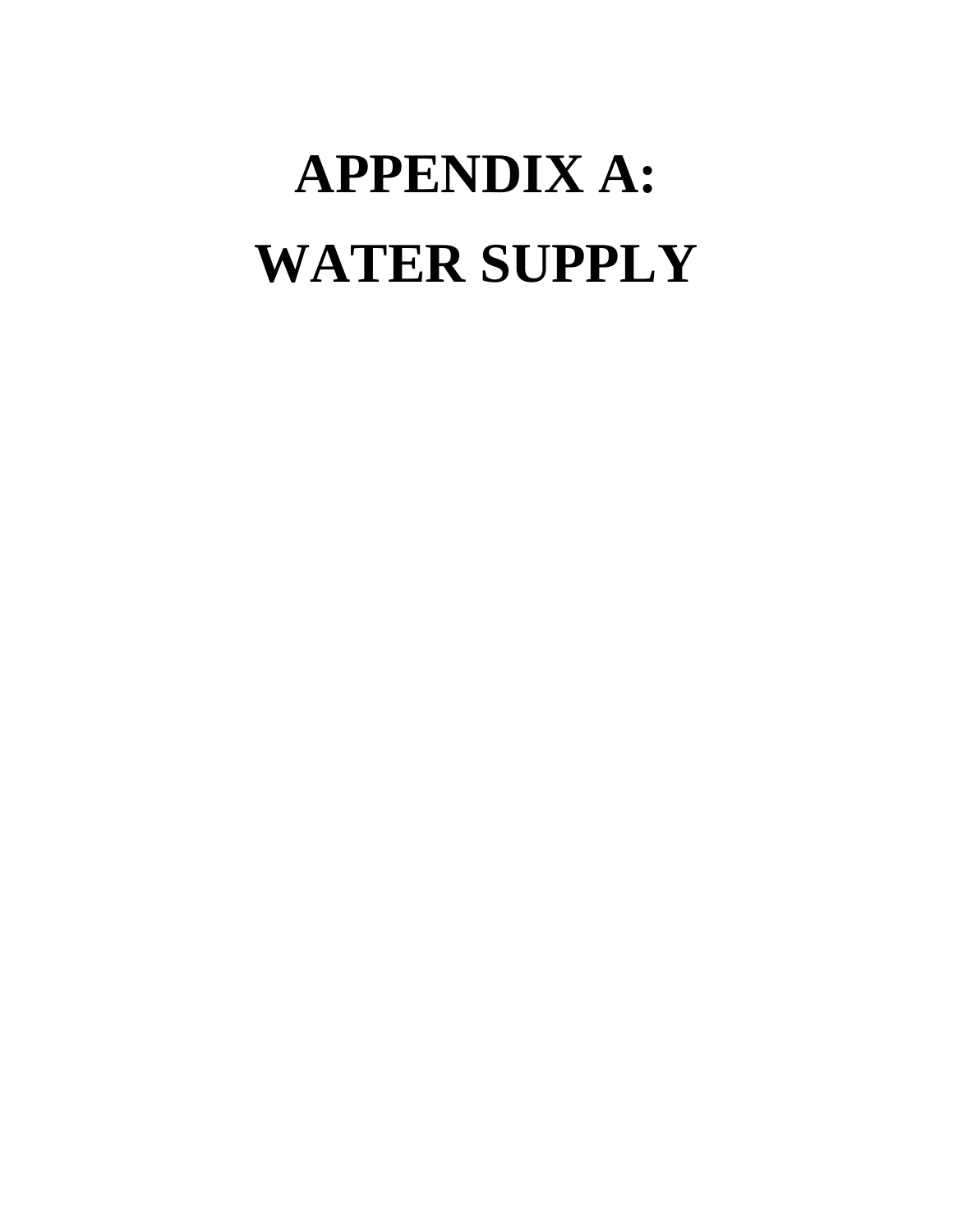# **Poolesville's Water Supply**

# **Introduction**

Poolesville currently relies entirely upon groundwater to supply the needs of its residents and businesses. Generally, unless it has been contaminated by some type of human activity such as industrial contaminants or by water-borne pathogens, groundwater provides a higher quality source of potable water than surface water, such as that from a river or lake. This is because the water is purified as it passes through the soil on its way to the subsurface aquifer or waterbearing region below the surface. Poolesville's groundwater supply has been studied and reviewed at frequent intervals. Because of the fractured bedrock aquifer underlying Poolesville, a perfect understanding of groundwater flow and availability may never be reached irrespective of the level of additional studies.

# **The Hydrologic Cycle**

All groundwater has its source from precipitation. It is therefore helpful to explain the path - or hydrologic cycle -- that water takes before it reaches consumers. .

The term hydrologic cycle refers to the constant, never-ending movement of water above, on and below the earth's surface (Figure 1). It begins with evaporation from exposed moist surfaces, lakes, rivers, streams, the ocean and the active transport by plants from the soil to the air -- a process known as evapotranspiration. The moisture forms clouds, which return the water to the earth as precipitation.

Precipitation—rain, melted snow, and hail--wets the land and begins to infiltrate into the ground. Infiltration rates are greatest in forests, growing on sandy soils and least in open land with clayey and silty loam soils. In Poolesville, the soils are generally silty and have a low permeability. During



low to moderate rainfalls much of the water infiltrates; however, when the rate of precipitation exceeds the rate of infiltration, such as during heavy thunderstorms, overland flow or runoff begins. *Figure 1. The hydrologic cycle*

The first infiltration provides soil moisture. After the soil becomes moist, the excess percolates slowly down through the layers of unsaturated soil to the saturation zone. In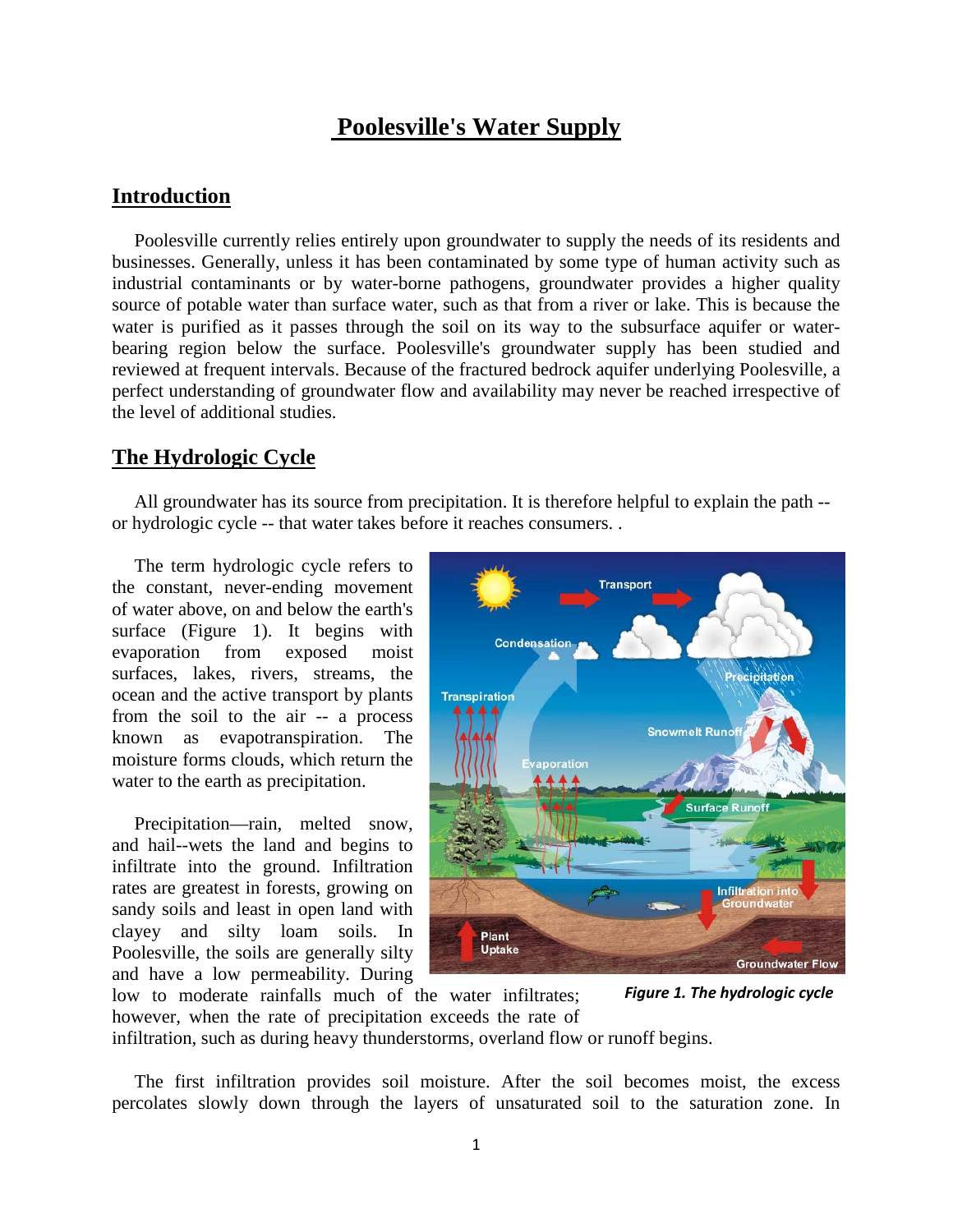

*Figure 2.*

*Diagram of ground water occurrence in jointed and creviced consolidated sedimentary rocks.*

discharge (Figure 3). In the Poolesville area, discharge sites are generally seeps in the bottoms of streams and particularly into the Potomac River. The orientation of fractures and the movement of groundwater beneath Poolesville is generally in a northwest to southeast direction<sup>5</sup>.

Water reaching streams and rivers, both by overland flow and from groundwater discharge, moves to the sea (down the Potomac River) where it is evaporated and begins the cycle anew.

Poolesville's case, there is a very thin layer of soil overlying a thick mantle of sandstone, shale and/or siltstone (Figure 2) deposited on the earth millions of years ago during the Triassic geologic period (known to geologists as the New Oxford Formation of the Newark Group)<sup>5</sup>. Because of this thin layer of soil, Poolesville's groundwater is highly susceptible to contamination from events that occur on the land surface.

Below the water table, the soil will be saturated until some type of confining layer stops the downward flow of water. Most of the groundwater available to Poolesville is located in crevices, fissures and fracture lines that run through the underlying bedrock (Figure 2). Groundwater-underlying Poolesville moves downward and sideways to sites of



*Figure 3. Stylized movement of ground water towards the Potomac River. Groundwater normally flows as a muted image of the land's surface. Poolesville's water movement primarily occurs in cracks and fractures. \*(source:1)*

# **Geology**

The underlying geology effects Poolesville's water supply in many ways. To the north and northeast of Town, the land is predominantly underlain by phyllite. Phyllite is ancient, graygreen crystalline rock that has a slaty appearance with lustrous bands of mica.

To the west and northwest of Town, there is a diabase dike. Diabase is molten rock that welledup from the earth's core millions of years ago. In this case, the molten rock filled a long, wide fracture in the sedimentary rock that runs between Dickerson and Beallsville, then west of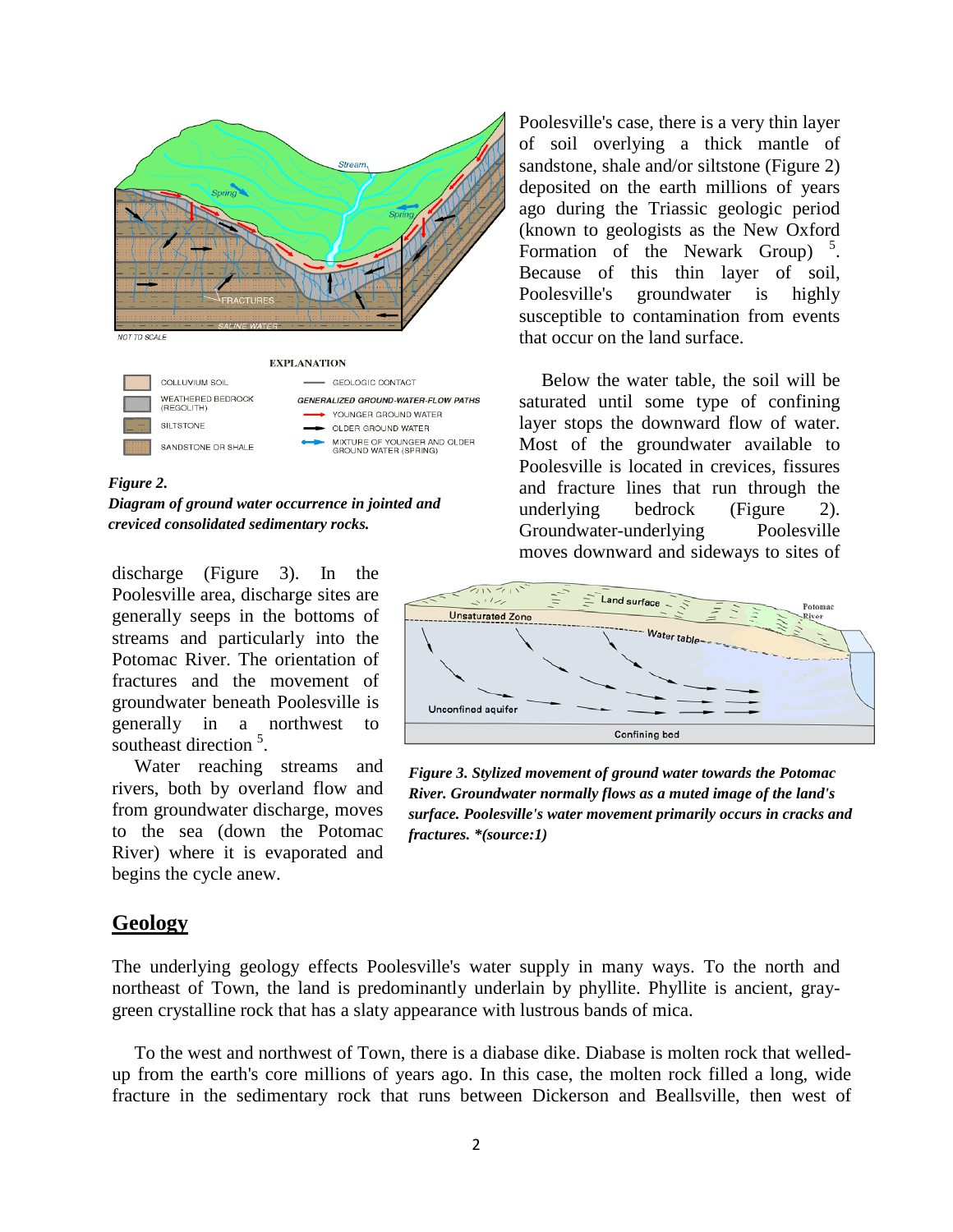Poolesville to the Potomac River. Because the diabase is essentially impermeable, groundwater to the west of the dike is separated from that to the east of it. This fact has positive ramifications for Poolesville. One benefit of this dike's existence is that any groundwater contamination that might arise from leaks in the Dickerson landfill liner will most likely move west and south towards the Potomac River and much less likely contaminate Poolesville's water supply.

Unfortunately, the dike also limits the recharge area of the groundwater aquifer underlying Poolesville. The groundwater supplying Poolesville's wells is fed from a relatively small watershed. In fact, most of the recharge of the aquifer beneath Poolesville comes from precipitation that falls directly within the boundaries of Town or immediately to the northwest of it. Thus, if one pictures a layer of approximately 10 inches of water covering the surface of land in Town (1,940 undeveloped acres), it will provide an idea of the amount of groundwater theoretically available to the community through Town wells. The volume is approximately equivalent to 1.5 million gallons per day (GPD) or 1000 gallons per minute (GPM).

The rock immediately beneath the surface soils in the area of the Town contains numerous fissures, cracks and crevices (Figure 2). Unlike some areas of the country that are underlain with relatively homogeneous, unconfined deposits of course sands and gravels that form relatively uniform aquifers, the groundwater generally is channelized in these cracks and crevices. While the cracks and fractures may be several thousand feet long, they are generally no wider than a person's small finger and may be only one to two feet high or less.

In a fractured rock aquifer, almost all of the groundwater flow is through a few open joints with the bulk of the aquifer contributing very little water. Transmissivity is defined as the rate that the aquifer can deliver water to a well through its entire thickness  $1, 3, 5$ . The rate of movement of water through the fractures is very high, but averaging this over the entire, largely non-producing, thickness of the aquifer gives a low value<sup>2</sup>. Thus, Poolesville's water is more or less confined to small cracks and the yield of a well generally depends upon the number of fractures that it intercepts: the greater the number of fractures, the higher the yield.

While the water can be transmitted to the wells in the fractures fairly fast, the fact that most of the aquifer is composed of rock means that the ability of the aquifer to store water is limited primarily to that in the fractures themselves. Once water is drawn out of a fracture (in other words - sucked dry), there is little water within the "pores" of the rock to replace it. Replacing the water in the fractures depends upon recharge from precipitation.

While yields from the New Oxford Formation are relatively low compared to unconsolidated rock aquifers found in other parts of the country, yields from phyllite are even lower. Otton reported yields from such wells rated at  $0.5$  to  $25$  GPM  $<sup>5</sup>$ . The median yield for 9 of these wells</sup> was 7 GPM.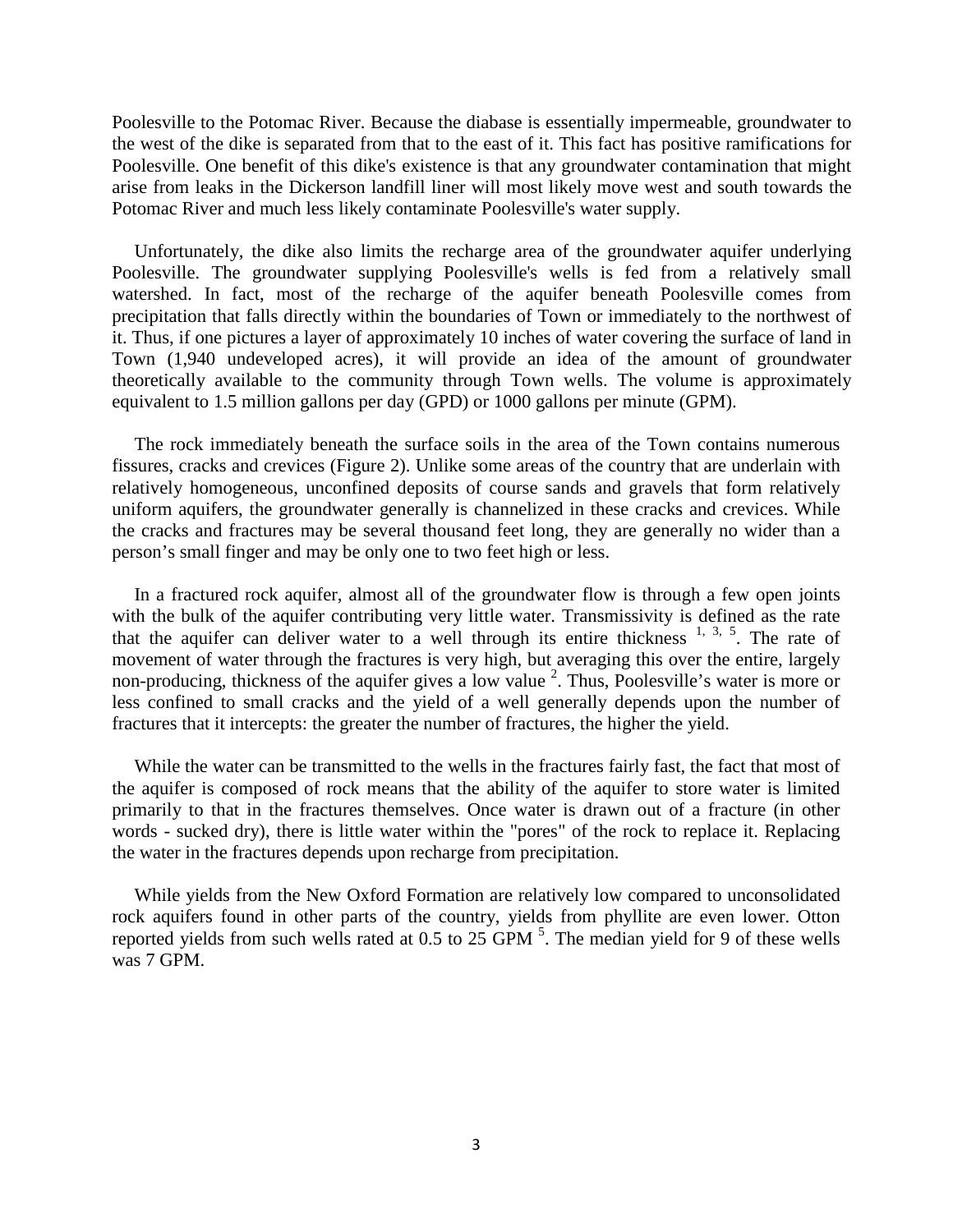#### **Drawdown**

As water is pumped from a well, it decreases the water pressure in the fractures near it. As long as the rate of pumping does not exceed the transmissivity, the level of water in the well should remain relatively constant. During winter and spring months when groundwater is being recharged from above, recharge is greater than pumpage and Poolesville's well levels increase. During the summer months, however, when there is little recharge and the rock itself cannot give up much stored water, the levels in the wells typically decrease.

#### **Well Yield and Usage**

Well yields shown in Table 1 are the sustainable yield that is expected during a drought period, with yields potentially higher during periods of average or greater rainfall. These rates should allow the wells to run continuously without stressing the aquifer. The average daily usage of water for the Town for the last 2 years (2009-2010) was 409,000gpd and 409,320gpd respectively.

| Well Number    | Aquifer | Depth (Feet) | Diameter (Inches) | Sustainable Yield (gpm) |
|----------------|---------|--------------|-------------------|-------------------------|
| 2              |         | 453          | 6                 | 100                     |
| 3              |         | 285          | 6                 | 60                      |
| 4              |         | 600          | 6.5               | 40                      |
| 5              |         | 500          | 6                 | 100                     |
| 6              |         | 500          | 8                 | 110                     |
| $\overline{7}$ |         | 700          | 8                 | 45                      |
| 8              |         | 500          | 8                 | 65                      |
| 9              |         | 800          | 8                 | 125                     |
| 10             |         | 762          | 8                 | 75                      |
| 12             |         | 500          | 8                 | 72                      |
| 13             |         | 500          | 8                 | 51                      |

#### **Table 1 (Characteristics of Poolesville's Eleven Wells)**

#### **The Water System**

Presently, Poolesville has eleven wells in production and permanently connected to our water system. All water is treated with chlorine to protect against bacteriological contamination. Well # 2 has a filtration unit, which was installed in 2004 due to water bearing fractures located close to the surface. Wells 7, 9  $\&$  10 are being equipped with radon and alpha emitter treatment systems.

A telemetry system in each well house operates the wells dependent on the level of the elevated storage tank. All of the wells in service are equipped with flow regulating valves, which allow operators to set the pumping rate and prevent it from exceeding drought-pumping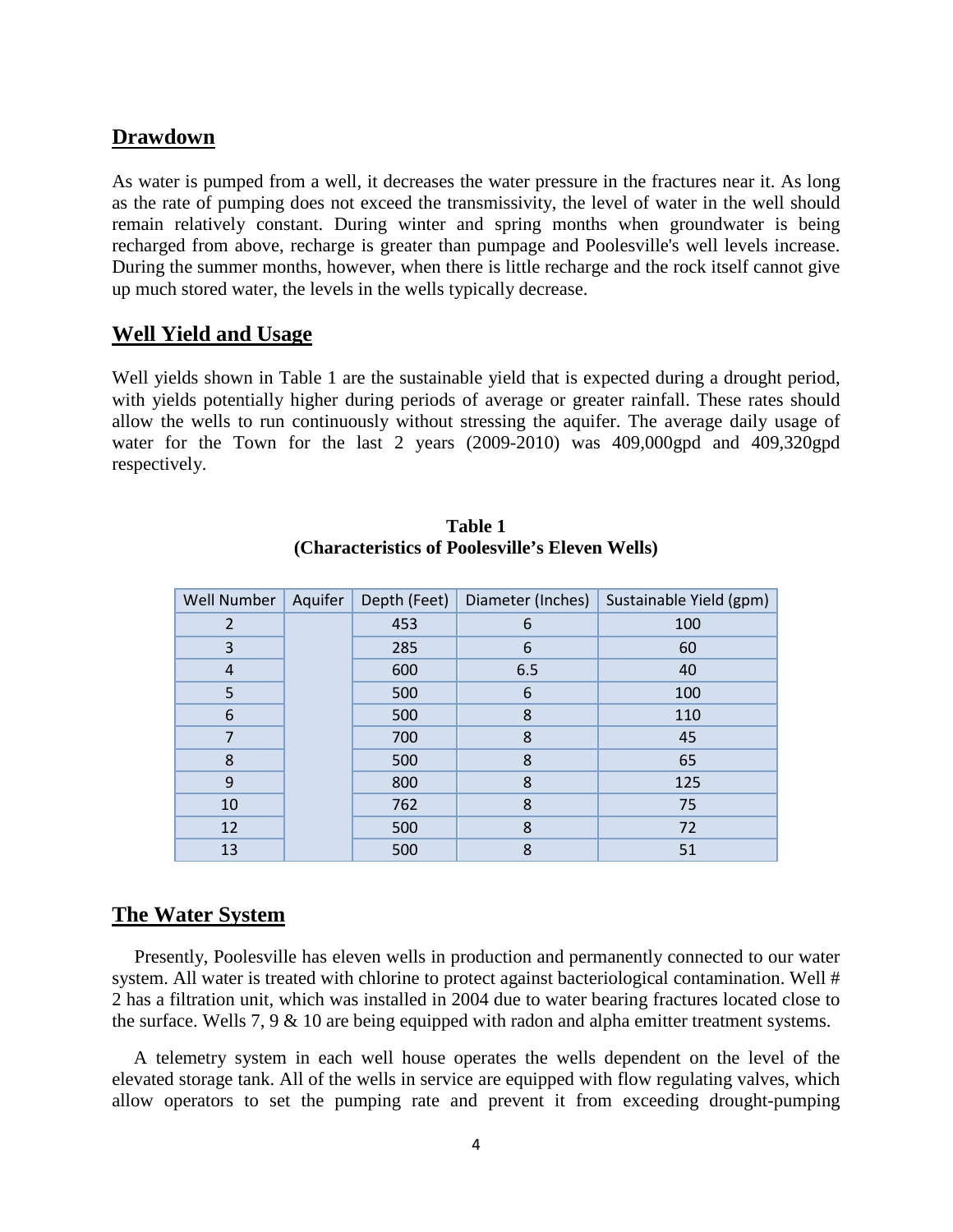conditions. This added protection ensures that each well's major water bearings zones are not dewatered. All wells, the 500,000-gallon elevated storage tank, and the 1 million gallon standpipe storage tank are protected with a security system.

# **Permitting**

The Maryland Department of the Environment issues all Water Appropriation Permits for municipal systems. Permits are issued for each watershed and the available withdrawal is based upon the recharge area of the watershed within the Town boundaries. Poolesville consists of four watersheds: Horsepen Branch, Broad Run, Dry Seneca Creek and Russell Branch.

The following table shows the "theoretically" available groundwater based upon each watershed's area using a recharge of 254 gallons per day per acre. The Broad Run and Dry Seneca Creek Watersheds, have remaining groundwater capacity, while the Russell Branch and Horsepen Branch Watersheds are fully allocated. As the table indicates, the Town is allowed to withdraw more water from the Horsepen Branch watershed than is theoretically recharged because the withdrawal permit and the establishment of these wells occurred prior to the existing allocation methodology.

| Watershed                                       | Area<br>(acres) | "Theoretically"<br>Available<br>groundwater (gpd) | Average Daily<br>Allocation on a<br>yearly basis<br>(gpd) | Average Daily<br>Allocation for<br>Max. Month<br>(gpd) | Potential<br>Well<br>capacity<br>(gpd) | Remaining<br>Available<br>Groundwater<br>(gpd) |
|-------------------------------------------------|-----------------|---------------------------------------------------|-----------------------------------------------------------|--------------------------------------------------------|----------------------------------------|------------------------------------------------|
| Horsepen Branch<br>(wells 2, 4, 6, 8 $&$<br>11) | 588             | 149,000                                           | 293,000                                                   | 388,000                                                | 597,600                                | $\overline{0}$                                 |
| <b>Broad Run</b><br>(well $12$ )                | 551             | 140,000                                           | 47,500                                                    | 66,600                                                 | 66,600                                 | 92,500                                         |
| Dry Seneca Creek<br>(wells $3,5 \& 13$ )        | 973             | 247,000                                           | 194,500                                                   | 273,400                                                | 303,400                                | 52,500                                         |
| Russell Branch<br>(wells $7, 9 & 10$ )          | 450             | 115,000                                           | 115,000                                                   | 182,000                                                | 359,000                                | $\theta$                                       |
| Totals                                          | 2,562           | 651,000                                           | 650,000                                                   | 909,600                                                | 1,326,600                              | 145,000                                        |

Once the Jamison-Cattail well is placed on-line, it will effectively "tap-out" the Dry Seneca Creek watershed. Future well explorations should focus in the Broad Run watershed area as this area has approximately 92,500 gpd (64 gpm) of available groundwater supply.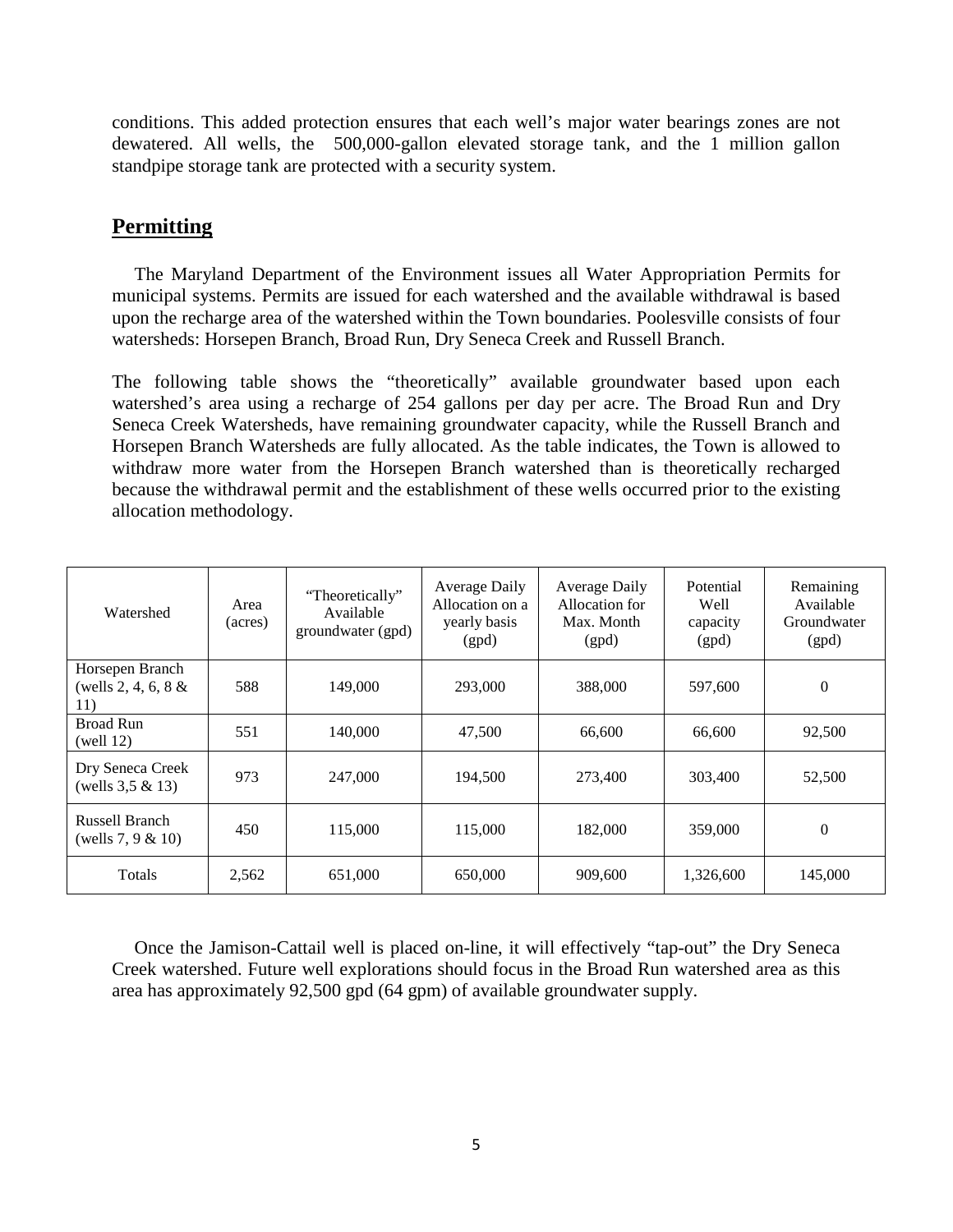#### **Threats to Our Groundwater**

Poolesville's groundwater is generally of high quality. It meets all current drinking water standards and only needs minimal treatment before it reaches the tap. In 2006 the Town adopted a Wellhead Protection Ordinance that reduces the threat to groundwater from contamination arising from stationary sources. A threat from mobile sources of contamination will always remain from tank trucks carrying such products as gasoline, home heating fuel and pesticides. Appropriate contingency plans for this occurrence have also been developed. The Town should continue to develop additional well fields as far removed from potential sources of contamination as possible. Further, the Town should pursue abandonment of in-Town private well and septic systems to limit this as a potential source of groundwater contamination. The Wellhead Protection Area is delineated as the corporate limits and in some areas, extends beyond Town boundaries (see Appendix E, Map 9). The Town believes the present planning process that reviews new development applications and changes in use provides a degree of protection for the Town's water supply.

As far back as 1981, however, the limited purification capabilities of Poolesville's thin soils were recognized<sup>5</sup>. It was estimated that if a chemical contaminant of the same viscosity as water was spilled at the intersection of Routes 109 and 107 (1,300 ft. from the nearest well), it would take anywhere from 9.5 months to four years to reach the well. At the faster rate of movement, a spill 100 feet from a well would contaminate it in approximately 22 days. The estimates made in 1981 recognized that the actual rates of movement through the aquifer might be much faster due to the fracturing and crevicing of the rock  $5$ .

In 1991, Maryland Department of the Environment's Water Supply Program conducted a wellhead protection demonstration project for Poolesville<sup>4</sup>. Using various methods, MDE produced maps depicting the areas that needed to be protected from contamination to ensure that the Town's water supply remained safe. The study concluded:

Since the wells are located throughout the Town, most of the Town is part of the WHPA. The impact of current land use can be assessed through groundwater monitoring and further protection of the supply can be achieved through land use controls.

Groundwater in the Poolesville area appears to be particularly susceptible to contamination because of the thin soil cover and extensive fracturing of the underlying shale and sandstone. The recent detection of VOC's in the groundwater, albeit well below levels of health concern, demonstrates that this is in fact true.

### **Drought**

On July 14, 1999, the COG Board of Directors established a "Task Force on Water Supply Issues" to review the region's water supply systems, drought emergency plans, and long-term water supply plans and needs. The "Water Supply and Drought Awareness and Response Plan" contains four stages and is currently designed primarily for those customers who use the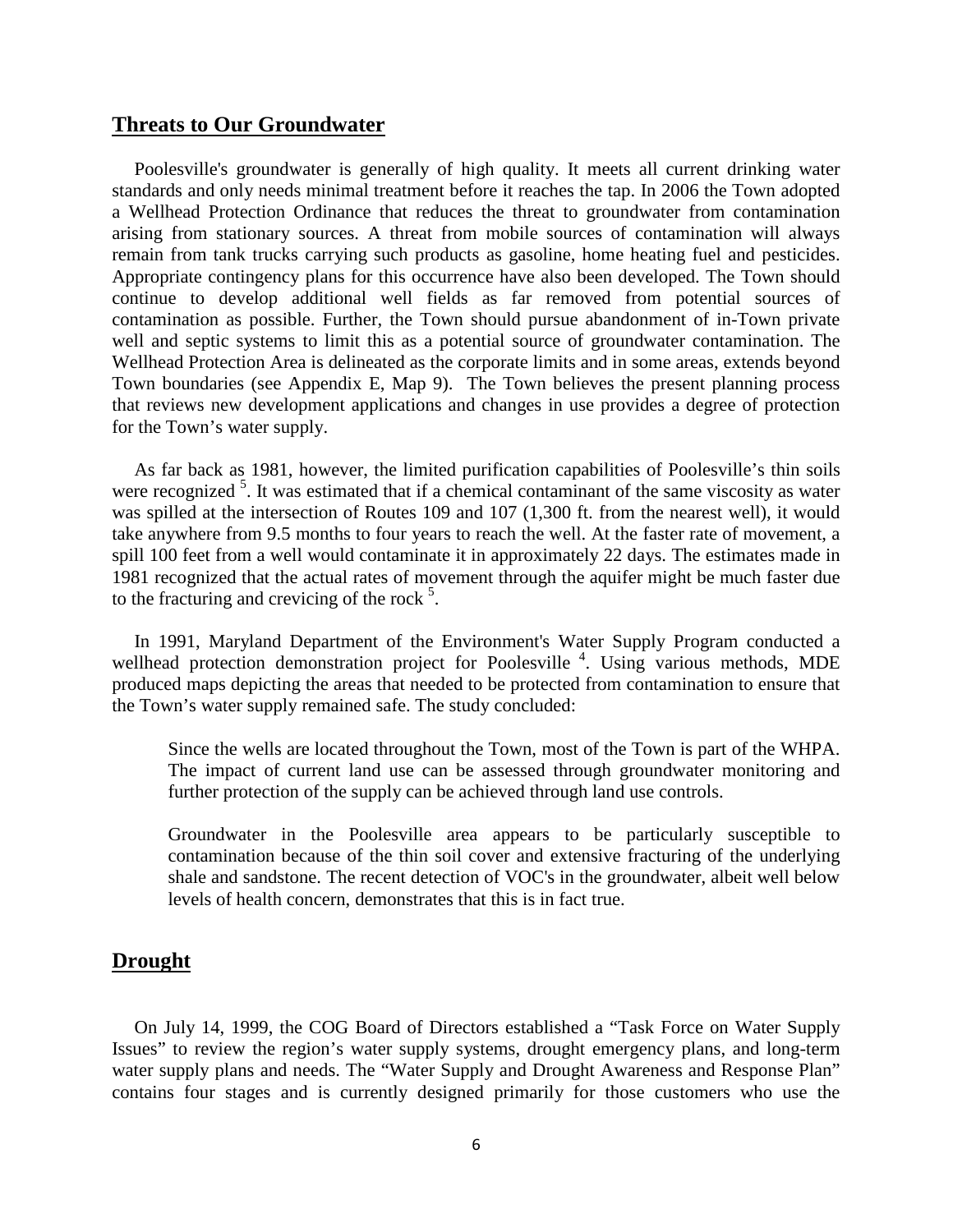Potomac River for water supply. The Task Force will continue to focus its efforts on the expansion of this plan to incorporate other water supply systems (i.e., small public utilities, groundwater and agriculture), and development of a year-round wise water use campaign. The Task Force will also continue to address the relationships between water supply and the environment.

#### **Looking Ahead to the Future**

The well exploration efforts in 2001-2002 identified wells to meet the present and future needs of the Town's residents. All of these wells have been either constructed or funded in the Town's Capital Planning Process or through future Impact Fees. Any additional well exploration should be conducted in the Broad Run watershed. This would allow the Town to exceed its water supply demands and provide water if a contamination event occurred which permanently disabled one or more of our wells.

Finally, the owners of the vast majority of land south of Poolesville have sold-off their Transfer Development Rights and can never be developed in densities higher than one house per 25 acres. Thus, the land will remain primarily undeveloped and at low risk from chemical contamination. The Town will need to work with MDE to secure the necessary water rights for lands outside of Town.

#### **Other Sources of Water**

Alternatives to groundwater that have been previously explored, include developing a treatment plant on the Potomac River and connecting to the Washington Sanitary Sewer Commission (WSSC), which obtains its water from the Potomac River.

While both of these options are viable, neither is preferable to continued reliance upon groundwater to serve the needs of the Town. Not only would the Town be required to make a very large financial commitment to either option, but also the quality of potable water delivered to Town residents would decrease. While WSSC provides high quality, safe drinking water, treated surface water cannot compare with uncontaminated groundwater of the quality currently delivered to Town residents.

#### **Conclusions**

A great deal is known about Poolesville's water supply, far more than most small communities in Maryland. The water is generally located only within the fractures in the rock that underlay the Town. Wells that intercept these fractures are productive. Tapping into fractures that are not interconnected with others is essentially the same as tapping into a new aquifer. Because of the thin layer of soil overlying consolidated rock, the Town's groundwater supply is very susceptible to contamination.